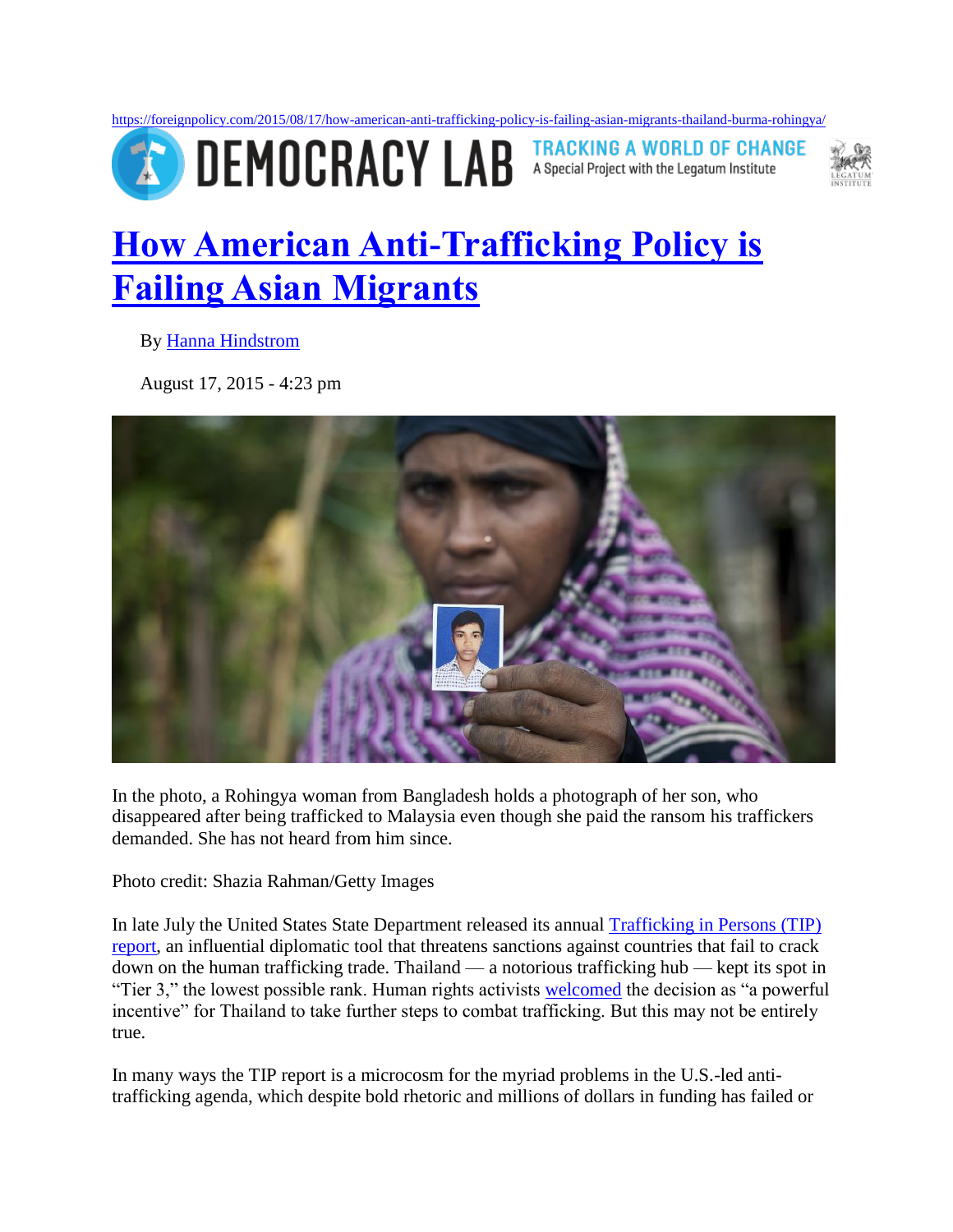even hurt migrants and refugees. It has fed a chaotic global obsession with policing and prosecutions, but resulted in few concrete policies to address the underlying causes of trafficking or to assist its victims. This has been acutely felt in Thailand, a politically volatile country seesawing between military coups and failed democratic governments. In recent months the ruling junta has led an aggressive anti-trafficking campaign to satisfy its Western critics. But instead of reducing trafficking and forced labor, these efforts appear to have marginalized human rights and trampled on the most vulnerable.

The human cost of Thailand's anti-trafficking efforts was thrust into the limelight in May, when the government escalated a crackdown on smuggling camps in its southern provinces. This followed the discovery of dozens of unmarked graves belonging to Bangladeshi migrants and Rohingya Muslims, a minority fleeing persecution in Burma, and triggered one of Southeast Asia's worst humanitarian catastrophes in recent years when smugglers cast thousands of famished boat people adrift in the Andaman Sea. But while dozens of traffickers, including a senior army officer, have since been arrested, Thailand steadfastly refused to offer sanctuary to any of their victims. In a remarkable display of unconcern,

Thai Prime Minister Prayuth Chan-ocha urged anyone who felt sorry for the arrivals to "migrate" to sea and swap places with them.

Thai Prime Minister Prayuth Chan-ocha urged anyone who felt sorry for the arrivals to "migrate" to sea and swap places with them.

The emergency unleashed a flurry of media interest and elicited outrage across the world. Many decried Thailand's refusal to accept the desperate migrants and refugees, while others focused their criticisms on Burma's treatment of the Rohingya, who, denied citizenship in their homeland, are regularly attacked by Buddhist nationalists. But the recent crisis also raises questions about the efficacy of global anti-trafficking policy, spearheaded by the United States. In fact, Thailand has openly declared that its ongoing crackdown on trafficking is largely a response to being downgraded in the U.S. report last year.

"There is clear evidence that the Department's annual Trafficking in Persons Report has played a critical role over its 15-year history in elevating trafficking in persons on the agenda of the international community and in countries around the world," said Mai Shiozaki, Public Affairs Officer at the U.S. Trafficking in Persons Office. "We consistently hear from civil society groups, international organizations, and governments that our report is the 'gold standard' in anti-trafficking assessments."

But while the TIP report is often trumpeted as the global paradigm in anti-trafficking advocacy, it has produced poor results. According to a 2011 study, overall country rankings have not improved since the report's launch in 2000, reflecting a failure to reduce human trafficking in Southeast Asia.

Some activists have blamed this on the growing politicization of the report, which rarely designates U.S. allies lower than "Tier 2" status. Malaysia earned a controversial upgrade this year despite an counter-trafficking record no better than Thailand's — a move that has been linked to the Obama administration's desire to clench a lucrative trade deal. Burma kept its place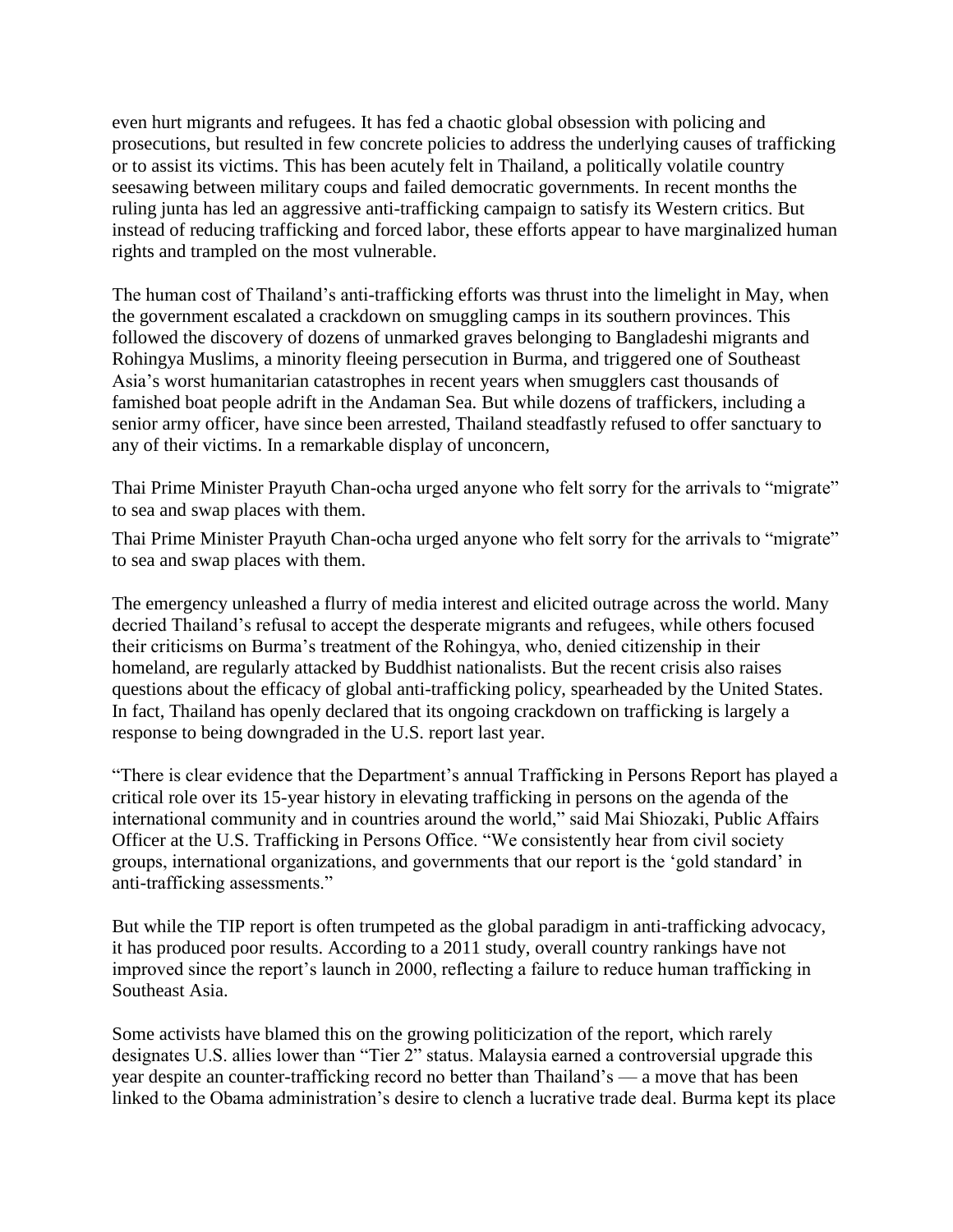on the Tier-2 watch list for the fourth year running despite fueling Southeast Asia's worst boat people exodus since the Vietnam War.

A recent Reuters [investigation](http://www.reuters.com/article/2015/08/03/us-usa-humantrafficking-disputes-special-idUSKCN0Q821Y20150803) revealed that the State Department watered down over a dozen rankings due to pressure from American diplomats, effectively reducing the report to a fickle foreign policy device.

A recent Reuters [investigation](http://www.reuters.com/article/2015/08/03/us-usa-humantrafficking-disputes-special-idUSKCN0Q821Y20150803) revealed that the State Department watered down over a dozen rankings due to pressure from American diplomats, effectively reducing the report to a fickle foreign policy device.

However, this analysis — accompanied by calls for stricter enforcement of the report — glosses over more profound deficiencies in U.S. anti-trafficking policy. One notable example is the State Department's disproportionate focus on sex trafficking and prohibitionist approach towards sex work. The U.S. government continues to deny anti-trafficking funding to any countries that have decriminalized prostitution, and fails to clearly distinguish between voluntary sex workers and victims of trafficking. This policy has encouraged politically unstable countries to violate the rights of sex workers and pursue clumsy counter-trafficking measures designed to inflate statistics. In 2013, Thailand [prosecuted](http://www.state.gov/j/tip/rls/tiprpt/countries/2014/226832.htm) 374 people for involvement in sex trafficking but only 53 involved in other forms of labor exploitation. This is despite mounting evidence that bonded labor, especially in the fishing and seafood industries, accounts for the vast majority of trafficking cases in Thailand. It is not uncommon for the police to raid brothels in the weeks before their TIP reporting deadlines, often falsely identifying undocumented migrants as trafficking victims in order to boost their figures.

But perhaps the biggest problem in the global anti-trafficking agenda is its preoccupation with border policing and law enforcement. According to a 2014 report by the Global Alliance Against Trafficking in Women (GAATW), international efforts to combat trafficking are failing or even harming victims despite pumping more than \$120 million dollars a year into dismantling criminal networks and boosting prosecutions. There is very little scrutiny over how antitrafficking funding is spent and who actually benefits. Some have attributed this to a naive perception that anti-trafficking work is intrinsically "good" — a bias that is reflected in the TIP report's failure to assess trends in research and funding.

"In recent years governments have rushed to spend money on a range of poorly designed initiatives in the hope of avoiding or moving out of a low ranking in the U.S. government's yearly Trafficking in Persons Report," warns the GAATW publication.

Shiozaki insists that the blame lies with the implementing countries and not the United States, yet the State Department has steadfastly ignored [calls](http://www.gaatw.org/statements/TIP_Letter_FINAL.pdf) to conduct human rights impact assessments of its anti-trafficking work. In 2013 Thailand spent \$6.1 million on anti-trafficking activities, yet only \$143,000 — or just over two percent — was allocated to victims. Over the past few months, the Thai government has pursued increasingly punitive criminal measures, including [imposing](http://www.reuters.com/article/2015/03/26/us-thailand-trafficking-idUSKBN0MM10V20150326) the death penalty for human trafficking offenses, in order to appease the United States. These efforts have been energized by the Thai junta's desire to regain international legitimacy after last year's coup. However, Thailand routinely deports trafficking